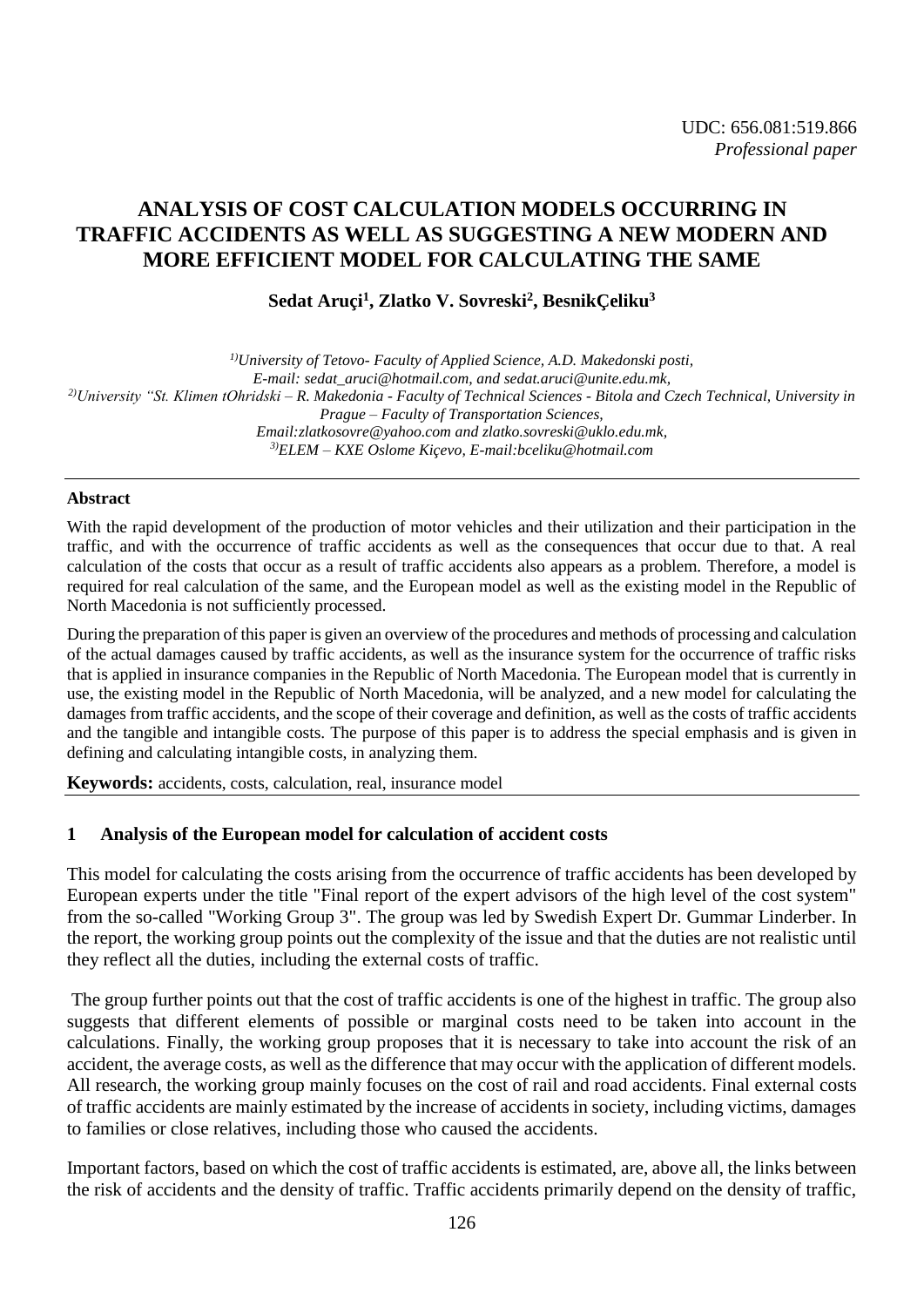the type of vehicle, the road, the driver of the motor vehicle (psycho-physical health, age, training and behavior), etc. The external costs of traffic accidents are higher when trucks and buses are involved, compared to passenger cars. These different categories should be used when considering the different approaches to determining and predicting the costs of traffic accidents. Having in mind the identified risks for the occurrence of traffic accidents, the costs can be divided into two basic categories: Material costs that include damage to property (vehicles, goods, infrastructure, etc.), administrative costs, medical costs, etc intangible costs are dominated by external costs that is emotional (suffered fear, pain, reduced life activity, resentment, etc.) and social costs from accidents.

The use of premiums by insurance companies is also taken into account. In the insurance industry, the premiums vary according to the reflection of well-defined levels of risk of traffic accidents and their costs. The working group is convinced that the sophisticated insurance structure based on detailed risk, information and reflection of the various variable components of the costs of traffic accidents, is the most satisfactory delivery tool for determining the external costs of traffic accidents. The development of all these cost assumptions requires more detailed study of the data in both reports and publications. In particular, it is necessary to study the socio-economic costs of traffic accidents.

## $1.1$ *Defining the final external costs*

The cost has long been calculated as a simple average cost, with more or less qualified appropriation of accident cost allocation between internal and external components. However, the working group believes that there is enough information available so that traffic insurance can go a few steps further.

Basic principles, the ultimate external costs of traffic costs are in fact the increased costs of accidents supported by society as a whole, including family or relatives, and may include costs incurred by victims of traffic accidents.The aspiration for external collection of accidents aims to increase the operation of the traffic system, with the basic conclusion from the general economic theory which states: "*collection should internalize the external border costs*". Internalization based on the *polluter pay* (PPP) principle is generally accepted as a "fair" principle. In the context of a traffic accident, the polluter pays principle can be expressed as: The person who poses a risk to others, that has caused the accident, should be responsible for the excess cost.The cost of a traffic accident, ex ante (with priority) can be expressed in three components:

1. the cost of security for some of those traveling in a particular model at risk,

2. expense, which is also intended for part of the parents / children or relatives of that person,

3.costto the rest of society.

The user accepts the risk to which he exposes himself is assessed as his consent to payment. The remaining costs, the final external cost consists of three components:

- a) System exterior expected cost of accidents in society, when the user puts himself at risk, when he gets involved in traffic, most often medical and hospital costs.
- b) External traffic density household cost (consent to payment), close persons.
- c) c) Exterior of the traffic category household expenses, relatives or close persons and the rest of the society.

In urban areas we can find two different types of interactions between accidents and traffic density. Accidents involving only motor vehicles seem to increase progressively with the density of traffic, while accidents involving motor vehicles on unsecured (unprotected) roads increase depressively. Finally, it can be concluded that all three types of exterior are presented in an urban environment:

1. Elasticity of accidents, vehicle-vehicle is positive and generates external traffic density;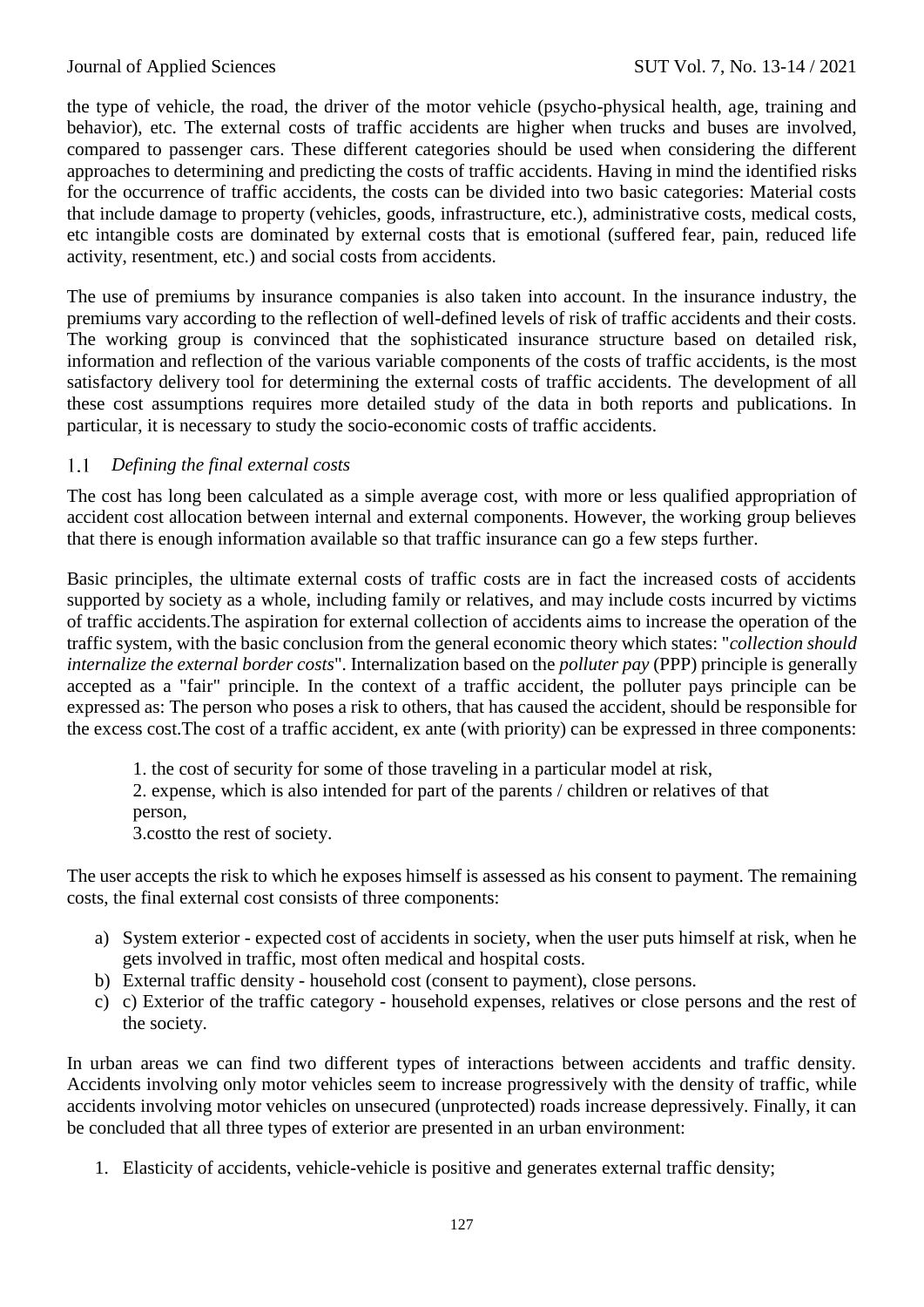- 2. The number of accidents with protected users on the road is important and it regulates in a suitable external traffic category;
- 3. When equalizing, the included external cost is most likely with reduced costs in low Trafficdensity and traffic density costs increase slowly.

# *Insurance systems applied in European countries*

In all EU countries, there is a legal obligation that obliges motor vehicle owners to be insured with respect for liability for personal injury and damage to a third person. The motor insurance industry was deregulated in the EU. However, the process of adaptation to deregulation has not yet stabilized. The different Member States have progressed to varying degrees, with the United Kingdom making the fastest progress in this direction. Although the internalization through insurance systems is in the interest of all traffic models, here it will be processed, primarily road traffic. In the EU, in most countries, the responsibility is based on the fault / error system. If this cannot be proven, then the compensation cannot be paid. However, in some European countries, the principle of liability based on fault / error is imposed unconditionally on road traffic accidents. This is the case in Belgium, the Netherlands, Luxembourg, Italy, the United Kingdom and Ireland. In countries such as the United Kingdom, Ireland and Belgium, the injured party is required to provide valid evidence of fault / error. However, in Italy, the Netherlands and Luxembourg the blame for the damage has been partially lifted until the culprit has provided evidence to the contrary. In the Netherlands the presumption of guilt is implemented in a period (benefit) of a non-motorized victim. Other European countries have a system of strict responsibility, such as: Denmark, Spain. Germany and France, regardless of fault, the driver and the owner are liable for bodily injury or death of non-motorized victims, if the victim is injured or killed, is under 16 years of age or older than 70 years or has at least 80% disability. In this case, neither the existence of an inevitable event nor the negligence of the injured party can lead to liability. Spain and also Denmark have principles of material damage liability, but strict liability in case of bodily injury. In this way, three different. Finally, we can note that all of these procedures look like a mix of systems, which may be correct for internalizing the costs of accidents approaches are represented in the liability insurance of the participants in a motor vehicle accident. Strict responsibility, in relation to relatively vulnerable categories of road users (vehicles in urban road system), such as: car accidents, pedestrians with motor vehicles, railway vehicles (at crossings), it is necessary to internalize the exterior of the traffic category. In many EU member states, the state insurance or social security authorities are entitled to full compensation, that they cover the costs caused by the victims of traffic accidents.

## $1.3$ *Turning to a special analysis of the model applied in European countries (European system)*

The liability insurance system is not aimed at preventing traffic accidents or internalizing external costs. However, the system has a security effect, which should be taken into account. In the model of the European Union, three different approaches are taken to the liability for motor insurance:

- 1. If traffic accidents are observed as profitable events, with equal cost burden, regardless of the behavior, then the system error is taken as appropriate.
- 2. If the behavior of the vehicle is observed as an important priority part, then the fault system can be favored or the faultless system with bonus / mollusk. If the cost burden always falls on the other side (for example protected road users), then a strict liability system could be favored.
- 3. If the cost burden always falls on the other side (for example protected road users), then a strict liability system could be favored.

From the above, it seems that the mix of systems may be adequate to internalize the cost of traffic accidents. Strict liability in relation to relatively unprotected road users (passengers, pedestrians, cars and railroad crossings) can certainly be the basis for internalization. Based on the current practice in the EU member states, it can be concluded that in case of a traffic accident with fatal consequences (fatal outcome) the difference between the sacrifice and the possible reward is alarmingly large. In that case, the insurance system will be far below the internalization of the costs of accidents with a fatal outcome. It is obvious that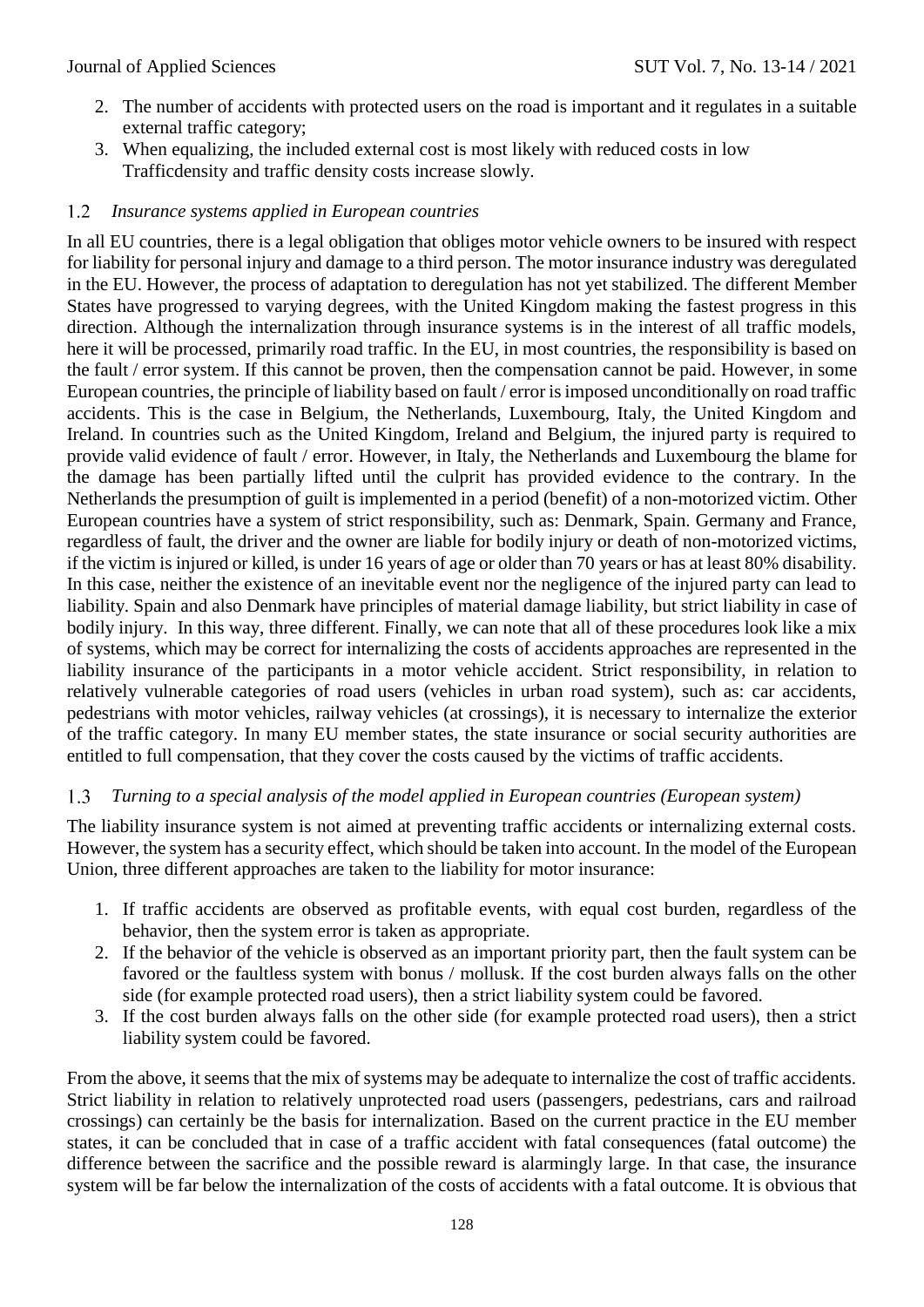the insurance system in the member states can cover the costs of accidents with injured people surprisingly well.

Therefore, it can be concluded that the coverage of costs in traffic accidents with fatal consequences can be increased by introducing appropriate fees (charges). The new laws in the road traffic of the European Union transfer the responsibility for insurance in case of a traffic accident to the insurance companies and create an administration that will have only a control function. All comparisons, reflections and analyzes of the models applied in some EU member states lead to a single conclusion, which is that the European Union does not have a single model for clearly differentiating and defining the costs (especially intangibles) that occur in traffic accidents, and which should be financially supported by the insurance industry. It is more than obvious that the European Commission is putting pressure on EU member states in terms of creating a single model by clearly defining those costs and their financial coverage. In some countries (Sweden, Great Britain and other countries), there is a breakthrough in the design of the model. Still, many countries have retained the model with annual fees covering hospital, some other medical expenses, court costs, etc. The method of internalization should encourage the user's behavior in a positive sense (behavior that leads to the reduction of accidents). This method is important because every charge or premium is related to an activity / decision that generate a traffic accident such as:

- 1. Distance (or for example, non-stop driving for hours)
- 2. Behavior and skills of the driver;
- 3. Selection of vehicle and safety equipment.

The prevailing opinion among experts in this field is that "mileage charge" as well as "fuel price" have an impact on vehicle technology and driving distances.

In the end, it will be concluded that what the experts from the EU member states recommend is very important, and for us it is deregulation in the insurance system and covering the costs of traffic accidents, and only to avoid the monopoly position of some insurance company. This means the introduction of a market economy in this area as well.

Opportunities for introduction of this concept in our country, in today's conditions the system is difficult to apply, due to low standard of citizens, and high unemployment. However, this does not mean that at this stage of development of our society, we should not continue to study, that research the optimal model to cover the costs arising from traffic accidents.

# **2 Analysis of the model for calculating the costs of traffic accidents that is applied in the Republic of North Macedonia**

## 2.1 *Experiences for calculation of costs from traffic accidents in Republic of North Macedonia*

The model for applying a claim management over its lifetime may be different, depending on the processing and resolution procedures in insurance companies.

Usually the process of processing and resolving the damages takes place in several stages.

The composition of the team from the insurance company, in terms of damages, should be based on extensive experience combined with knowledge and skills in several areas, such as: experts in the field of vehicles, experts in the field of industry, construction, services, information technology, experts in agriculture, forestry, water management, environmental protection, banking, cash, lending, medical, and medical services, insurance, legal, financial works and other areas related to this issue depending on the portfolio of each company individually.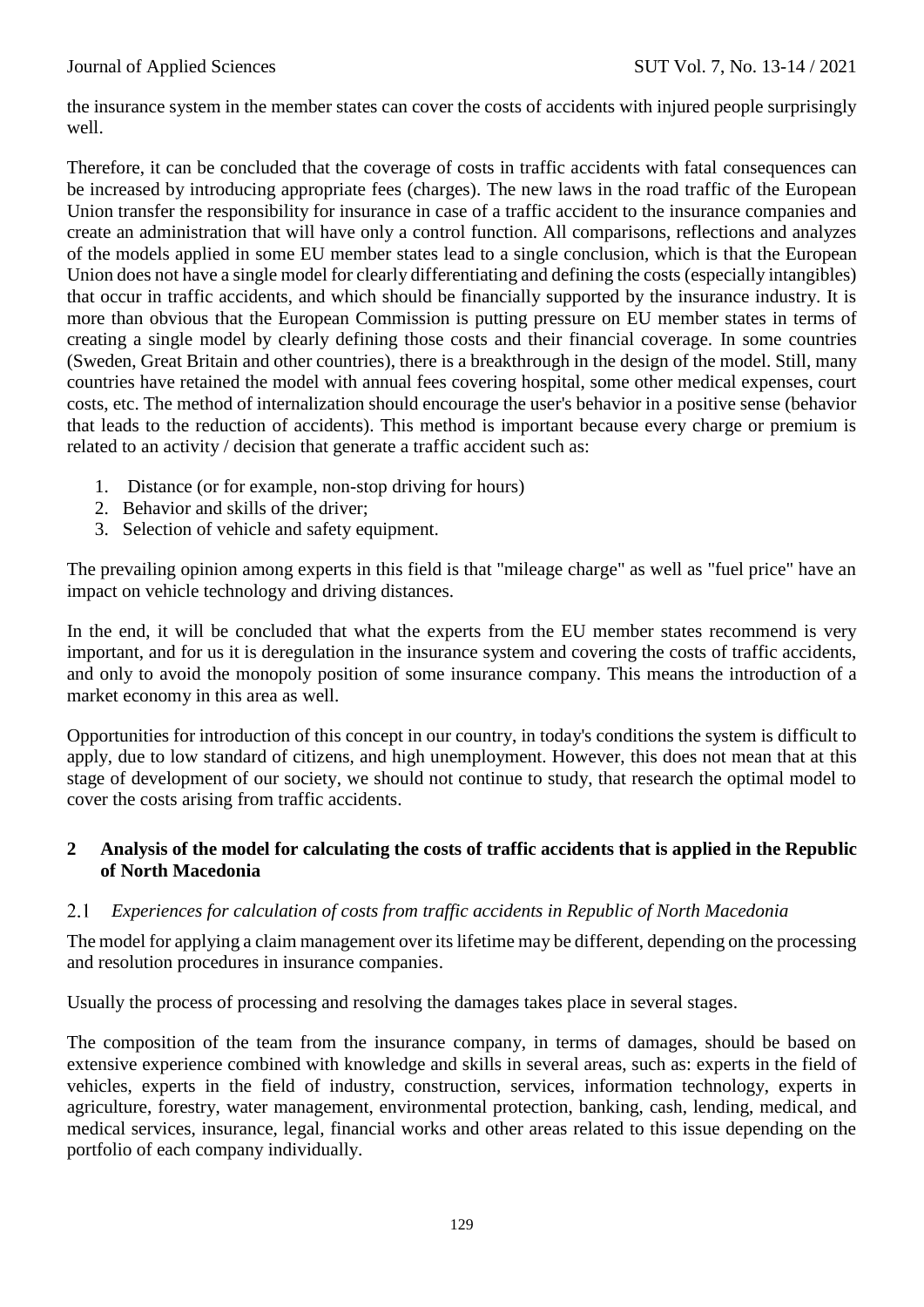This should be a prerequisite for providing good customer service, combined with highly sophisticated information technology, without which progress in the insurance industry is unthinkable. Above all, insurers have insured clients, with highly sophisticated knowledge, and their potential requirements for a fast, simple and acceptable way of compensation, or payment of damages in the shortest possible time should be understood.

2.2. The period of the procedure for conducting inspection and examination of insured persons

This type of insurance assessment is evident in the need to use external medical experts and specialists. The forms of contracts and related services are defined by the insurer depending on its needs.

Persons in charge of conducting the procedures, appoint an assessor - doctor-censor, to inspect the submitted medical and other documentation, and depending on the injury and insurance as needed and examination of the person after a certain period of the harmful event, the completion of treatment, such as: accident with death from illness, accident, injury, managerial insurance, additional accident insurance after A / O, hull, life, etc., travel insurance, life, death of the insured, death from accident, expiration of policy, advance by policy, redemption by policy.

The insured that is injured due to an accident is obliged to call a doctor immediately to provide the necessary medical first aid and other needs for repairing the injuries from the accident. To inform the insurer in writing about the accident, to report the damage and submit the necessary data, as follows: place and time of the accident, full description of the event, name of the doctor who performed the treatment, doctor's finding, data on the consequences and bodily injuries, etc.

When organizing an examination by the censor doctor, preparation is made for a detailed study of the accident report, the attached documents and the insurance coverage.

## 2.2 *Procedure applied for performing examination of insured persons.*

If the insured is injured by an accident, the insurance beneficiary, the insured is obliged to notify the insurer in writing and to obtain the necessary documents.

Examination of the insured is performed by a doctor censor. From the documentation the doctor gives an opinion and determines the disability of the person.

The entire documentation with the case of damage basically contains the following documents: insurance policy, certificate for the insured, medical documentation, heirs, etc. In case of serious injuries, loss of limbs, etc., depending on the injuries, the examination can be performed by a commission of authorized judicial experts or censors, according to the type of injury.

When reporting the accident, the insurance beneficiary is obliged to notify the insurer in writing and to obtain the necessary documents. Upon completion of the procedure for the calculation of the amount of compensation, a report is prepared, and the entire documentation the merits of the claim are determined. The assessor, based on the submitted documentation for damage, i.e. the amount of damage, determines compensation for damage. On the cover of the case, the appraiser or liquidator of the damage writes the amount of compensation for damage that should be paid to the insured if there is a basis for the claim for compensation.

## *The manner of decision making and payment of costs* 2.3

Based on the established facts in the liquidation procedure, the claims liquidator makes a decision for resolving the damage. The decision is made in the form of a written notification to the damaged party, which is giving an order for payment of the damage. The notification must contain the decision for resolving the damage and the grounds on which the payment will be made, as well as the types of damages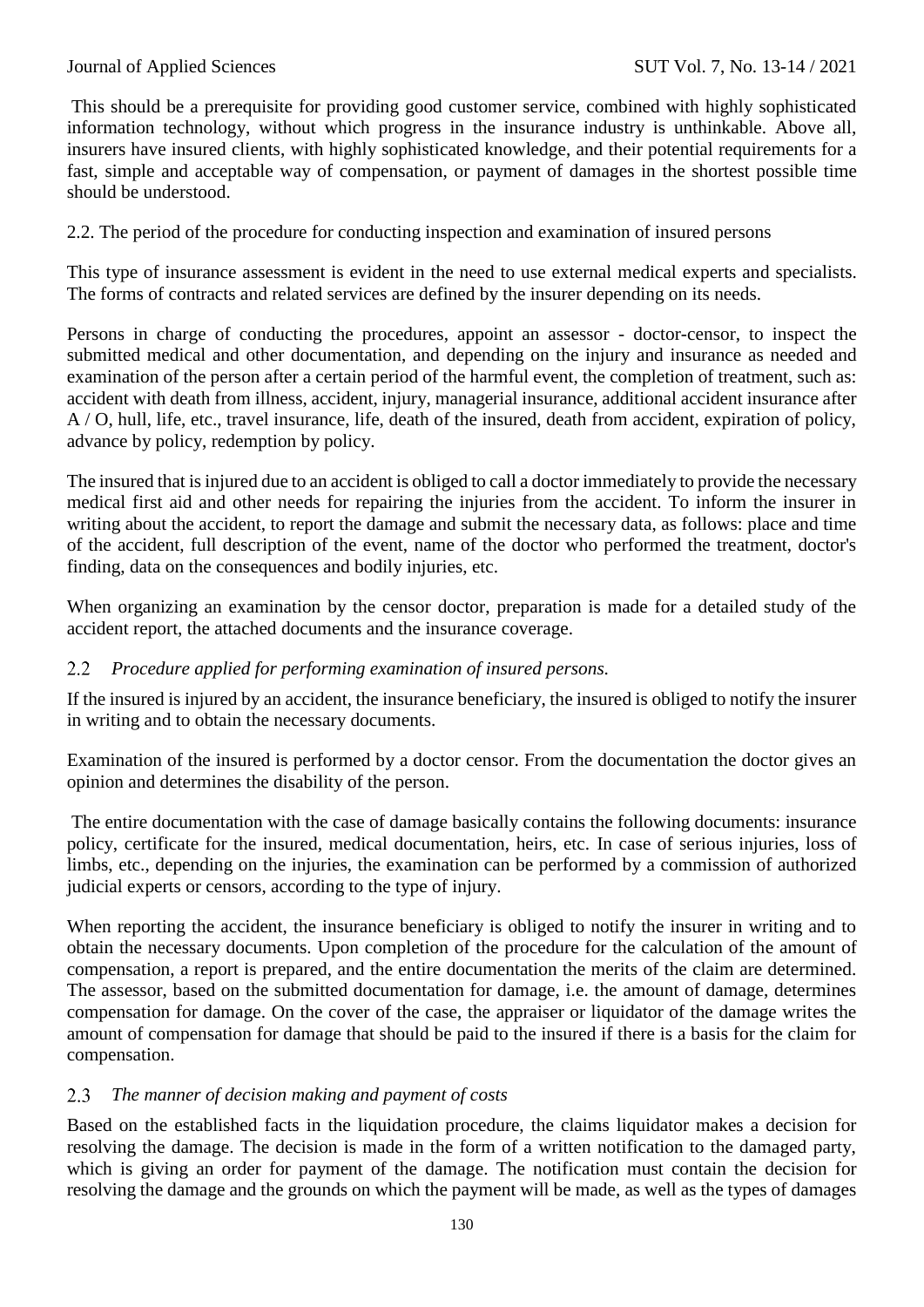that are rejected as unfounded. The notification should explain the facts due to which the damaged claim or some kind of damage was not recognized.

The liquidator also makes a computer record of the amount for payment of the damage. If the basis of compensation is not disputed, and the amount of compensation cannot be determined because the settlement, treatment of the injured party will take a long time, the liquidator of the damage may, at the request of the insured or the injured party, decide to pay advance or indisputable part. The payment of the damage needs to be made within the stipulated deadline.

# **3 A new model that is proposed for calculating the real costs arising from traffic accidents**

## $3.1$ *Need to create a model*

In the Republic of North Macedonia, looking back from 25 to 30 years, on average, about 6000 traffic accidents occur annually, of which about 3000 accidents are with injured persons and about (from 150 to 200) accidents are fatal.

The system of insurance against the risk of including a vehicle in traffic, as well as the fee for use of roads in our country has not changed for decades, and it is a system of lump sum tax, which is paid at vehicle registration, as well as regardless of the intensity of use of the vehicle (mileage or amount of fuel consumed).

There is no doubt that the problem of realizing the costs of traffic accidents for many countries in the world with a high degree of motorization causes great headaches, and above all to insurance companies that seek to compensate as little as possible the damage caused to their policyholders - clients. On the other hand, the insured seek or have the desire to be compensated for all the damage caused, not only direct material damage, but also non-material damage such as: lost profit due to vehicle use, fear, pain, reduced life activity, resentment , pain due to a lost family member, close person, etc.From numerous faculties, institutions, institutes and individuals, no one so far in Republic of North Macedonia has not engaged in scientific research on the costs of traffic accidents and insurance against them as a risk. Everything that has been written about this issue in the Republic of North Macedonia comes down to annual reports of the police and insurance companies. This is one of the reasons to treat this issue more and a small step has been made in the research in this area, in order to propose a new model for calculating the insurance against traffic risk in general, and especially in road traffic.

## *Defining the real costs of traffic accidents*  $3.2$

It is the most difficult to determine the damage caused by a traffic accident from the aspect of injured persons. In our society there is nothing more important than the life and health of people. Therefore, expressing the life of a person with monetary equivalent is not an appropriate measure, but still it is done both in our country and in the world.

The costs to be calculated would be the total losses from a traffic accident, which are incurred from the accident itself or are part of it. The total real economic costs of traffic accidents consist of:

- Damages from damage and destruction of a vehicle (costs for towing to a workshop, for repairs, reduced value of the vehicle), as well as lost profit due to not using the vehicle during the repair,
- Damage to the cargo, destroved in a traffic accident (goods, luggage, etc.).
- Damage from road damage, buildings and other damage at the scene of the accident,
- Administrative costs (police, court and expert expertise, etc.),
- Payment of pensions and expenses in the form of financial assistance to disabled people for work or the family of those killed in a car accident,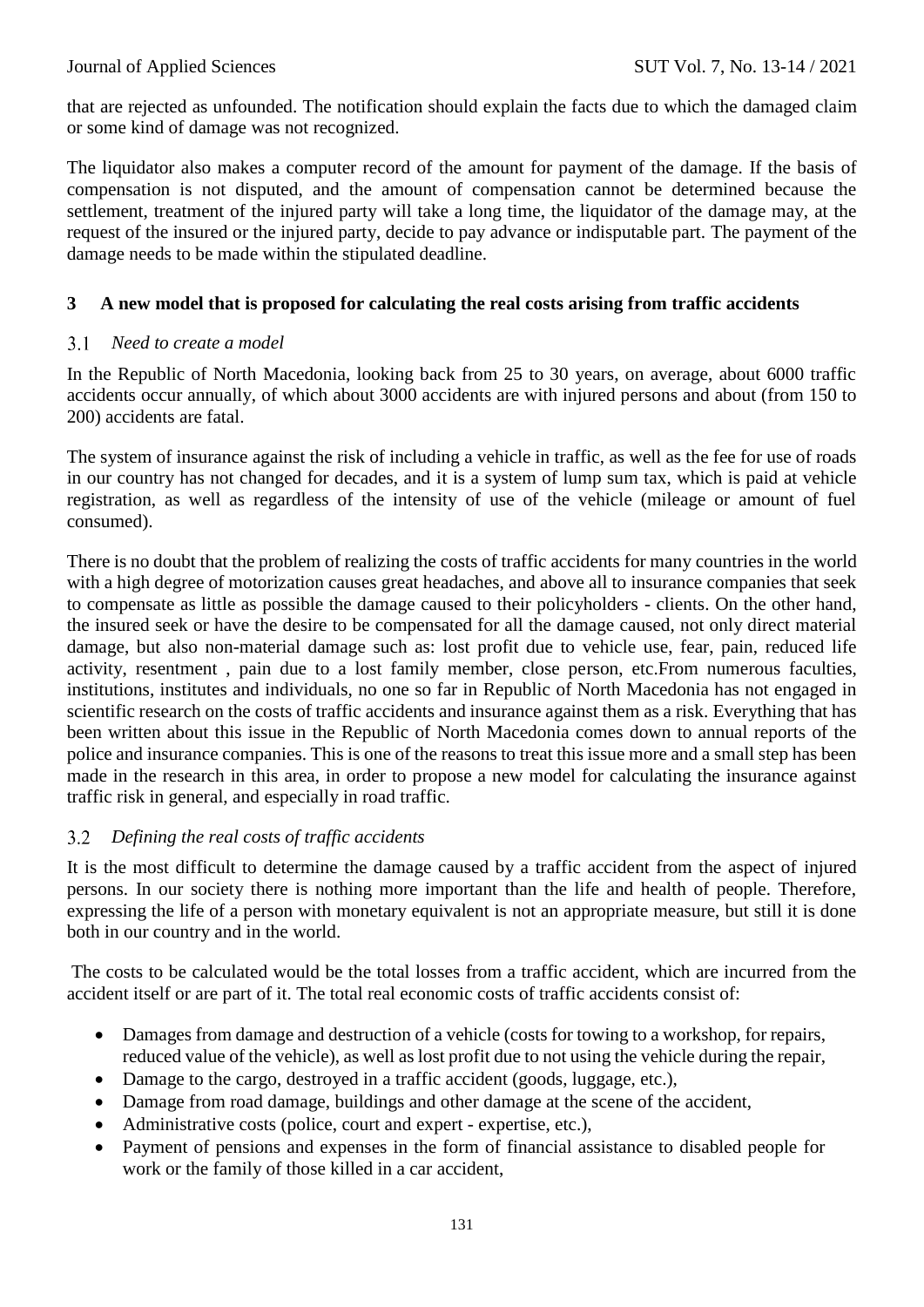Expenses of the victims (hospital expenses, rehabilitation expenses, disability, pain and fear aswell as other expenses).

All the listed losses, which occur in the event of a traffic accident, can be grouped into two groups:

TA. *Material costs,*

ТB. *Intangible costs.* 

Therefore, the total cost of traffic accidents would be:

 $T = TA + TB$ 

# *Defining tangible and intangible costs*

Material costs incurred in traffic accidents consist of:

- The first group of material costs from damage or destruction of the vehicle, towing, repair, lost profit, we will denote them by Ta1.
- The days lost when not using the vehicle will be marked with Dn:
- The second group of material costs are the value of the goods (luggage, value of cargo, etc.), and they will be denoted by Ta2;
- The third group of material costs, which occur in case of damage to the road, road structures, fences, buildings and the same will be marked with Ta3.
- Intangible costs arising from traffic accidents are as follows: Costs for transporting the injured or killed from the scene to the hospital, treatment and rehabilitation, they will be marked with TB1;
- Expenses for compensation for the payment of pensions and expenses in the form of financial assistance to the disabled persons for work or the family of the persons killed in a traffic accident, they will be marked with TB2;
- Compensation costs for pain, fear, as well as funeral expenses, in case of an accident with a fatal outcome, and they will be marked with TB3;

However, when calculating the damages of the injured persons, it is necessary to differentiate the traffic accidents, the consequences of the same. Because the costs of the injured are not the same as the costs for the severely injured, especially when it comes to disabled people or the costs of the dead. Therefore, the damage per victim in the case of bodily injuries is:

$$
P_l = n_1 C' + n_2 b + \frac{b}{30} n_2 \qquad (\mathbf{e})
$$

Where is:

that n1- number of days of stay of the victims in the hospital (for bodily injuries it is taken a maximum of 7 days, while for severe injuries it is 27 days;

n2- lost working days due to inability of the injured person to work (in our country it is on average 4.5 days, and in this type of injuries, and for serious injuries it is 46 days;

C ' '- costs in the hospital for the stay of the victim per day in an appropriate place;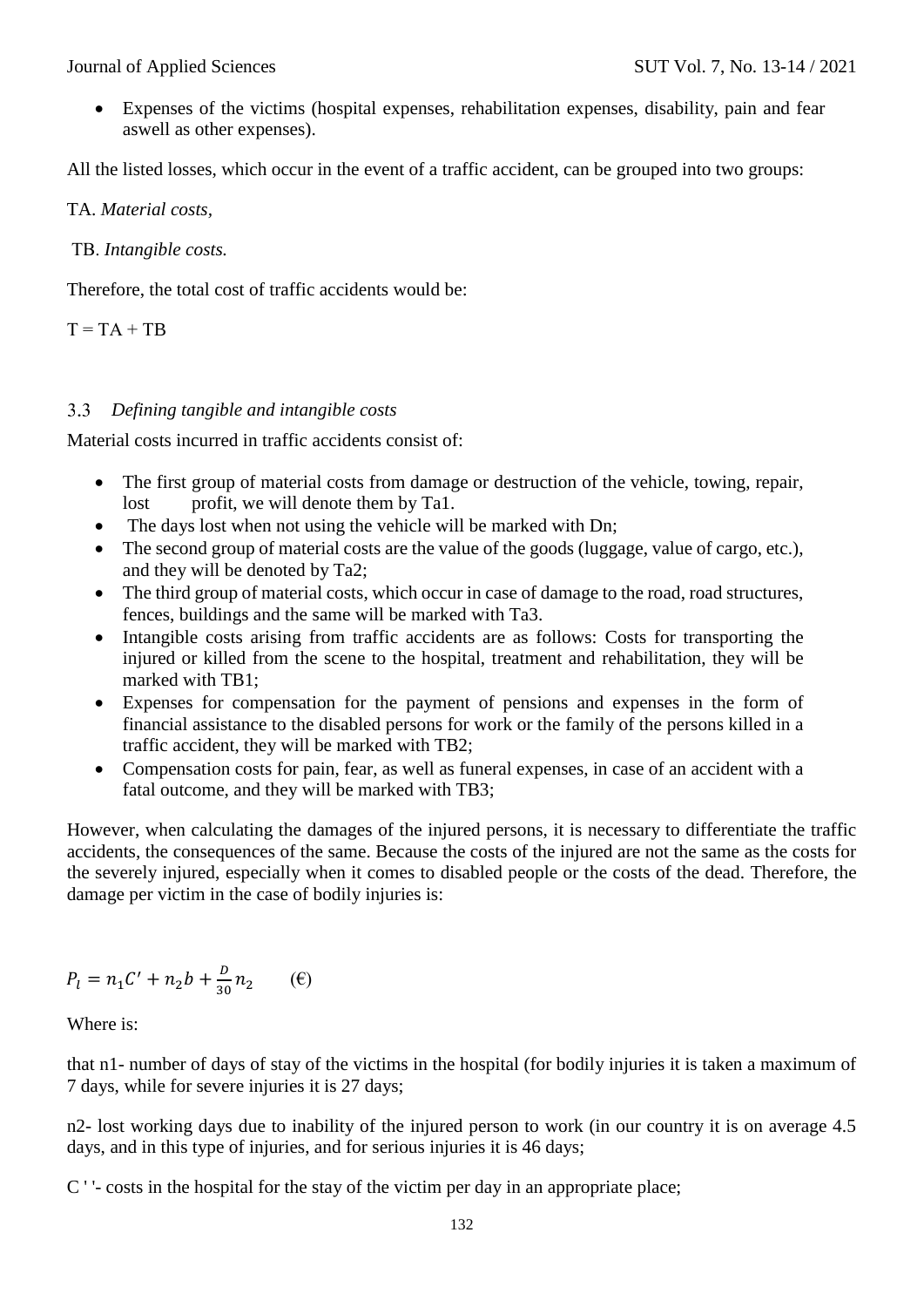b - Average daily income of the victim

D - National income per capita.

However, in a traffic accident, there can also be people with severe bodily injuries, as well as killed in the same traffic accident. Therefore, damage per victim must be calculated for all types of injuries and especially for disabled people, as well as for accidents with fatal consequences.

It is a pity for one victim with severe bodily injuries:

$$
Pt = n_1 C' + \frac{D}{30} n_2 + C'' + n_2 b \tag{6}
$$

Where:

C<sup>"</sup> - payment of allowances, pensions and other to the family of the deceased, which is

Approximately three average salaries per year.

Therefore, the total intangible costs are approximately:

 $TB = TB<sub>1</sub> + TB<sub>2</sub> + TB<sub>3</sub> that is,$ 

 $TB = P_1 + P_t + P_i + P_s(\mathcal{E})$ 

## **4 Conclusion**

With the rapid modernization of production technology as well as to reduce the production of motor vehicles, it seems that the disease should be increased and analyzed due to traffic accidents and if damage is caused by them. According to European Commission reports on traffic safety, the number of accidents is increasing every year, and the union is not achieving its goal of reducing the number of victims and damages caused by traffic accidents. At the current rate, the death toll is rising. In addition, it is stated that the number of victims per million ranges from 50 to 60 people. In some countries this number is even higher, depending on the country. According to the given reports and researches, it can be noticed that the main reason for road safety are the three most important indicators:

- Driving speed,
- Seat belts, non-compliance with traffic rules and regulations,
- Alcohol

The European Union is making great efforts to investigate the causes and preventive measures to increase traffic safety as well as to repair the consequences of traffic accidents, that is to reduce costs, and to build the most appropriate model of insurance system that will compensate the costs incurred as a result of traffic accidents.